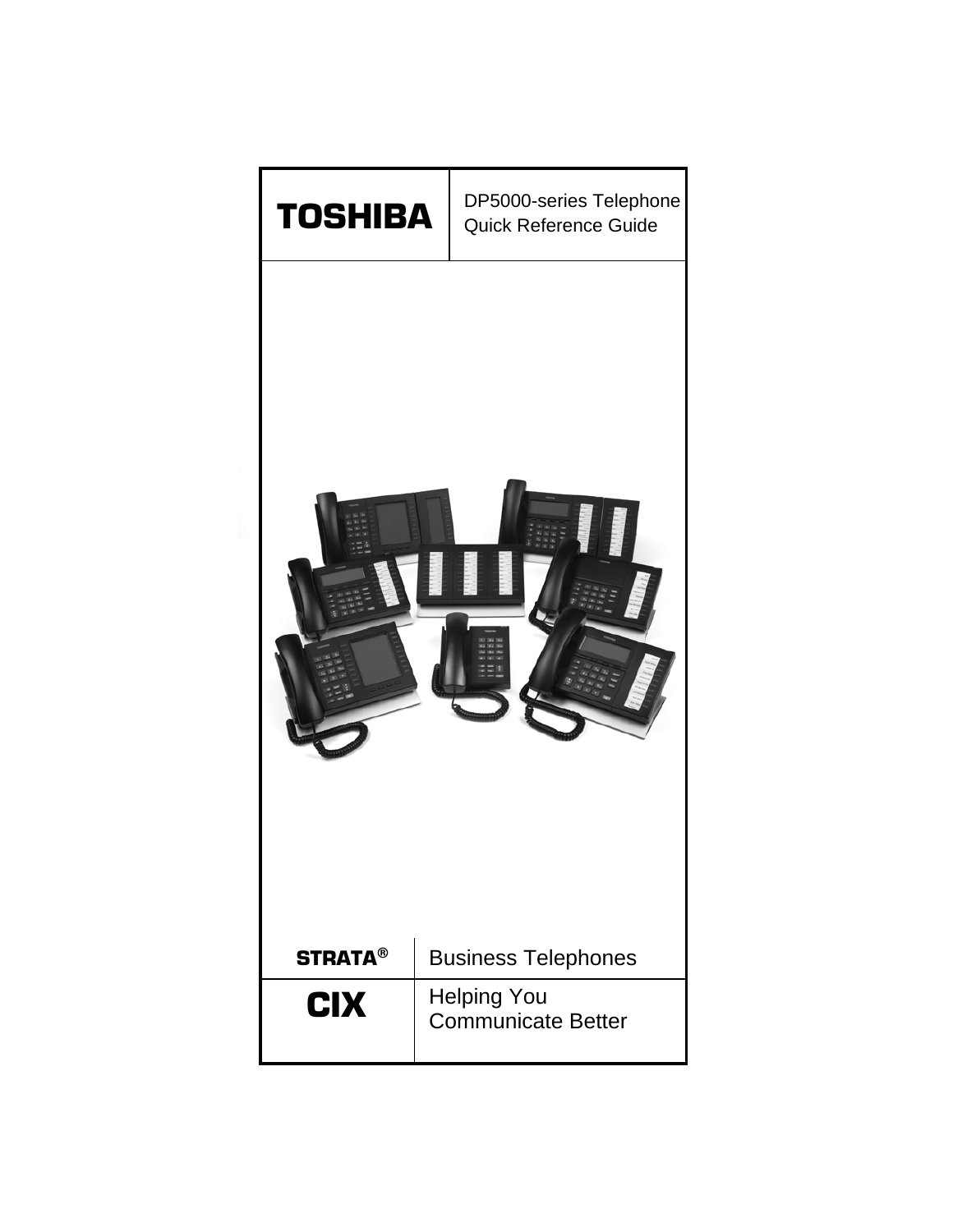# **DP5000-Series Telephones**



10 Programmable Feature Buttons 9-Line LCD



20 Programmable Feature Buttons 4-Line LCD

# Legend **Department of the South Street Section**

- A. Status LED (message and ringing)<br>B. LCD Display
- B. LCD Display<br>C. Softkeys
- C. Softkeys<br>D. Programi
- D. Programmable Feature Buttons<br>E. Message Waiting LED Button
- E. Message Waiting LED Button<br>F. Microphone LED Button
- Microphone LED Button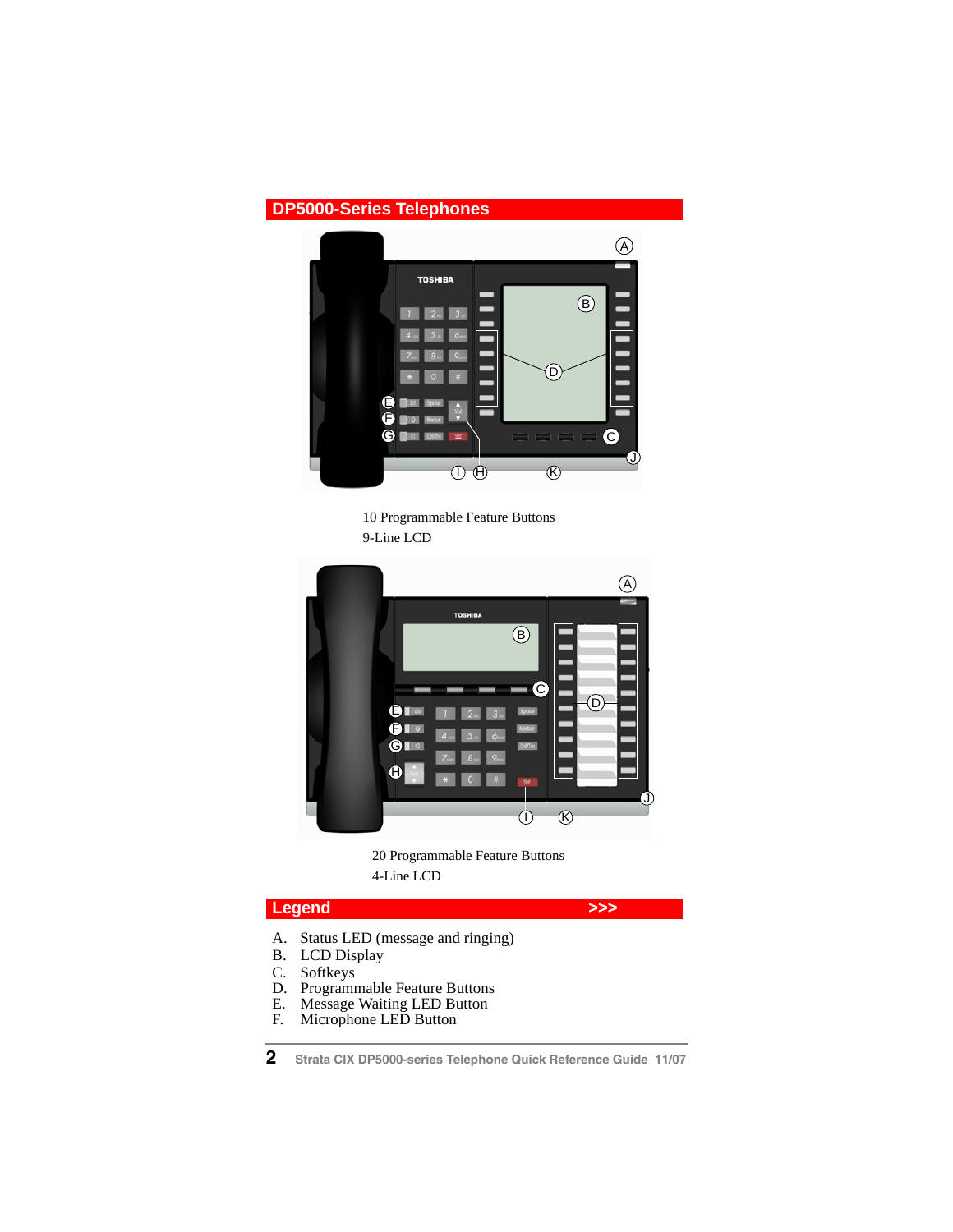

10 Programmable Feature Buttons 4-Line LCD



Single Line Telephone 1 Programmable Button

# **Legend (continued)**

- G. Speaker LED Button
- H. Volume
- I. Hold Button
- J. Microphone
- K. Tilt stand
- L. Off-Hook Button (Single Line Telephone)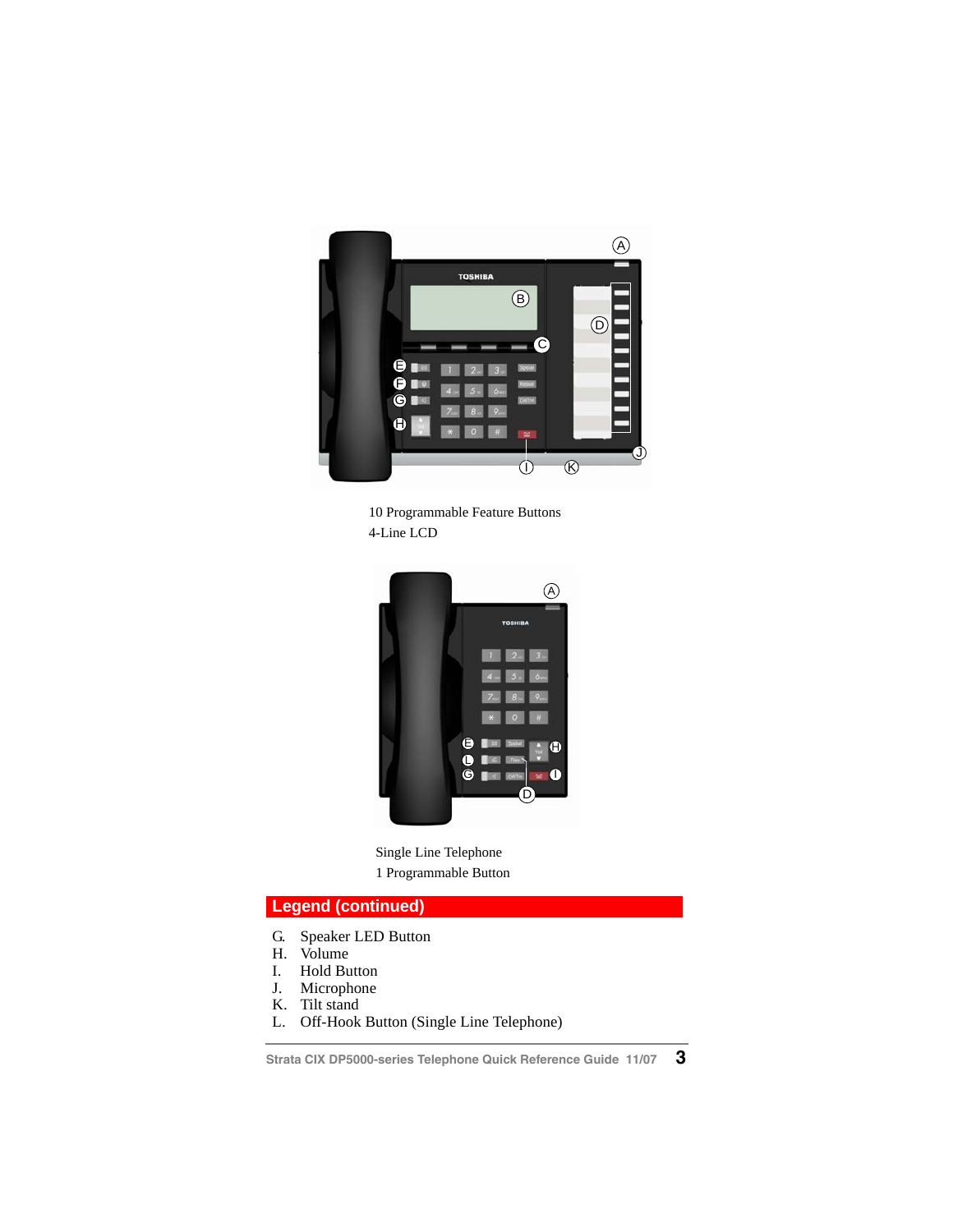# **Personal Preferences**

To customize your telephone, you can adjust the following settings.

# **Volume Control**

#### $\blacktriangleright$  To adjust handset volume

During a call, press down **Vol**  $\triangle$  or **Vol**  $\nabla$ . When you hang up, volume returns to default.

- ³ **To adjust the speaker volume for internal/external calls and background music**
	- **Press Spkr and use Vol**  $\triangle$  **or Vol**  $\nabla$  to adjust volume level. Press Spkr to exit.
- ³ **To adjust Ring Tone, Handsfree Answerback and Speaker Off-hook Call Announce**

With an idle phone and handset on-hook, press  $Vol \triangle$  or Vol W.

## **LCD Contrast**

Available on backlit telephones and backlit add-on module.

#### ³ **To adjust the LCD contrast on the backlit telephones**

- 1. Press and hold down the **Mic** button.
- 2. Press and release **Vol**  $\triangle$  or **Vol**  $\nabla$  repeatedly.

**Note** Holding down the Vol key does not continue to change the setting. The key must be pressed for each step of contrast change.

³ **To adjust the LCD contrast on the Add-on Module**

- 1. Press  $Hold+3+6+9$  (simultaneously).
- 2. Press **Contrast +** or **Contrast -** softkey / button to increase or decrease contrast.
- 3. Lift the handset off-hook / on-hook to save settings.

## **Brightness Control**

Available on backlit telephones and backlit add-on module.

#### ³ **To change the LCD back light brightness**

- 1. Press  $Hold+3+6+9$  (simultaneously).
- 2. To increase or decrease brightness, press **Bright** or **Dim** softkey on the telephone, and **Bright** or **Dim** button on the add-on module.
- 3. Lift the handset off-hook / on-hook to save the settings.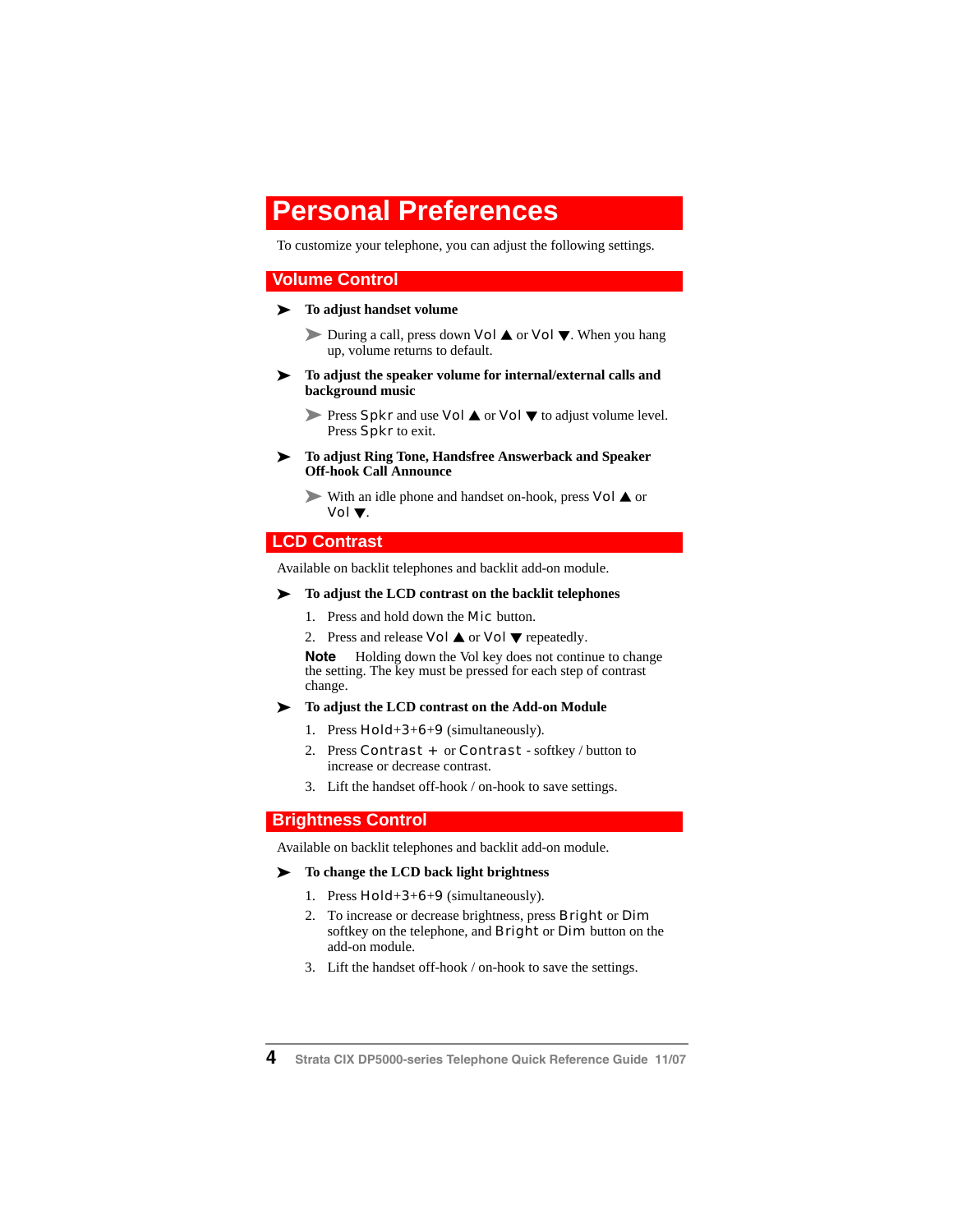# **Backlight On / Off**

Available on backlit telephones and backlit add-on module.

#### ³ **To change Backlight Settings**

- 1. Press  $Hold+3+6+9$  (simultaneously).
- 2. Press the **Mic** button.
- 3. Use table below to choose preferred settings.
- 4. Press Hold to save settings.



#### Notes

- **•** Use the four programmable feature buttons on the bottom of the row. If you have two rows of buttons, use the ones on the left hand side.
- **•** Synchronized setting turns the backlight on when there is any activity on the telephone, and then keeps the backlight on for 30 seconds (This is the default setting). Refer to *DP5000-series Telephone User Guide* for additional settings.

# **Quick Reference Features**

Below is a list of features to help you with basic telephone functionality.

# **Making a Call**

# **Handset**

- 1. To make a call, lift the handset, then dial the number.
- 2. When connected, you can continue to use the handset or switch to speakerphone by pressing  $Spr$  and replacing the handset.

### **Spkr Button**

- 1. To make a call, press **Spkr**.
- 2. Dial the number.
- 3. When connected, you can continue to use the speakerphone or lift the handset and continue the conversation.

### **Dial Directory**

- 1. Press **DIR** soft key to access the Select Directory menu.
- 2. Choose the directory you wish to access and use the dial pad to enter the name.

The soft keys on the Select Directory are: My = Personal Speed Dial Names EXTR= System Speed Dial Names INTR = Directory Number Names Dial = Cancel directory, get dial tone.

(continued)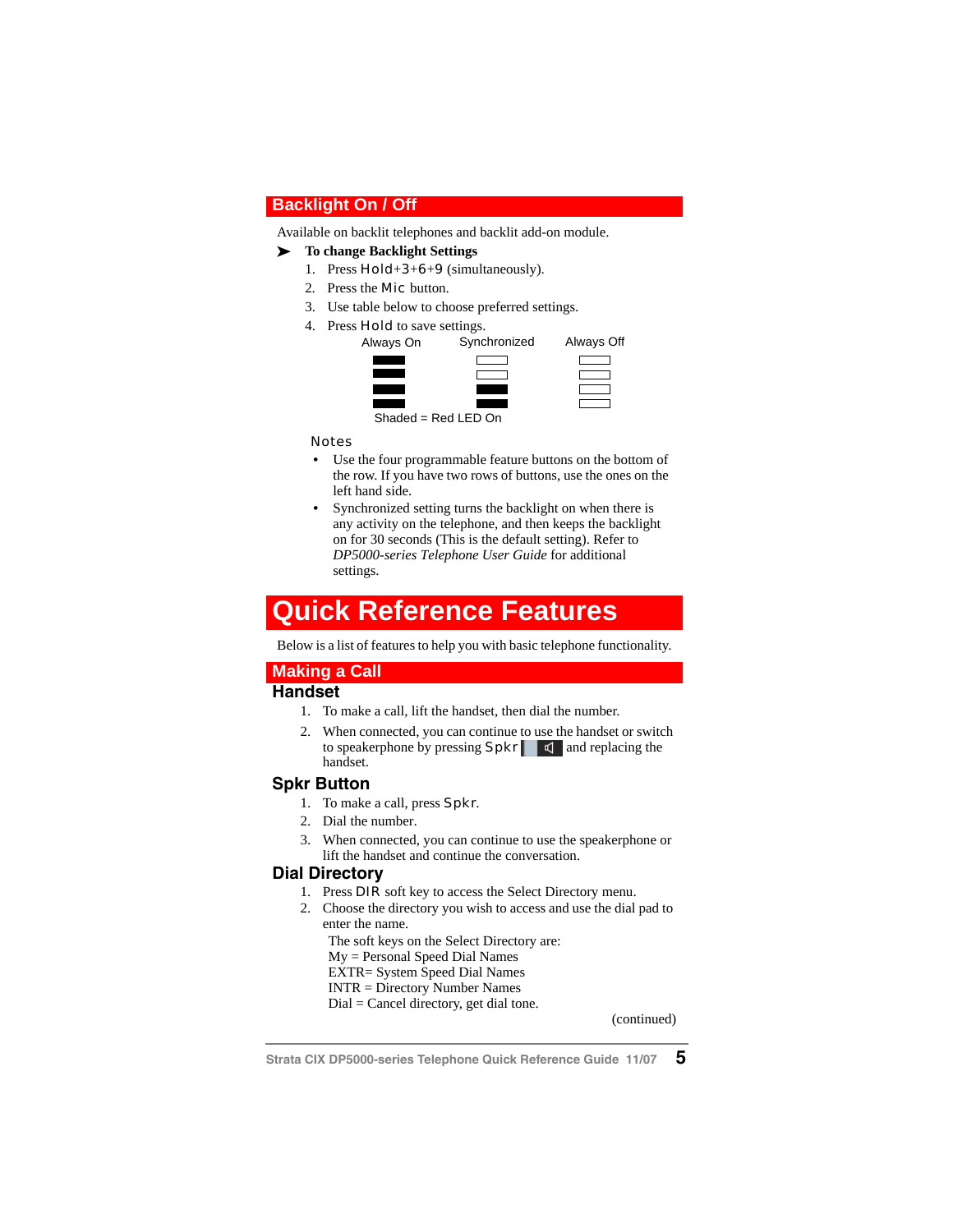- **•** Press FIND to start the directory search.
- Press **NEXT** to move forward.
- Press **BACK** to move backwards.
- Press **CALL** to connect to the directory entry selected.
- Press **CNCL** to quit the directory search.

#### Notes

- **•** If a directory is not selected and a name is entered, all directories will be searched.
- **•** To enter names from the dial pad, press the dial pad button associated with the letter to be entered. Press the button once for the first letter, twice for the second letter, etc. Left and Right Soft Keys are available to move the cursor.

▐█▗▅▜▁▏

# **Answering a Call**

Incoming calls will ring on your telephone and be accompanied by a green flashing PDN button (your extension button). The status light on the top of your phone will also flash: RED for incoming external call

GREEN for incoming internal call.

Lift the handset or press Spkr.

**Note** If you don't have Ringing Line Preference: press the flashing line or extension button and lift the handset.

### **Caller ID Button**

#### ³ **To scroll through a list of numbers that called your telephone**

The following steps require your telephone to have a programmed feature button for Caller ID.

- 1. Press the Caller ID button.
- 2. Use Vol  $\triangle$  and Vol  $\nabla$  or NEXT and PREV softkeys to scroll through the numbers.
- 3. Press CALL to dial the number.

## **Call Forward - Any Calls (Internal & External)**

#### ³ **Enter the button sequence below**

**All Calls:** Press Ext. + #6011 + Destination Number

**Busy:** Press Ext. + #6021 + Destination Number

**No Answer:** Press Ext. + #6031 + Destination Number + Timer (seconds,  $2$ -digits) +  $\#$ 

**Busy No Answer:** Press Ext. + #6041 + Destination Number + Timer (seconds,  $2$ -digits) +  $\#$ 

**Cancel:** Press Ext. + #6051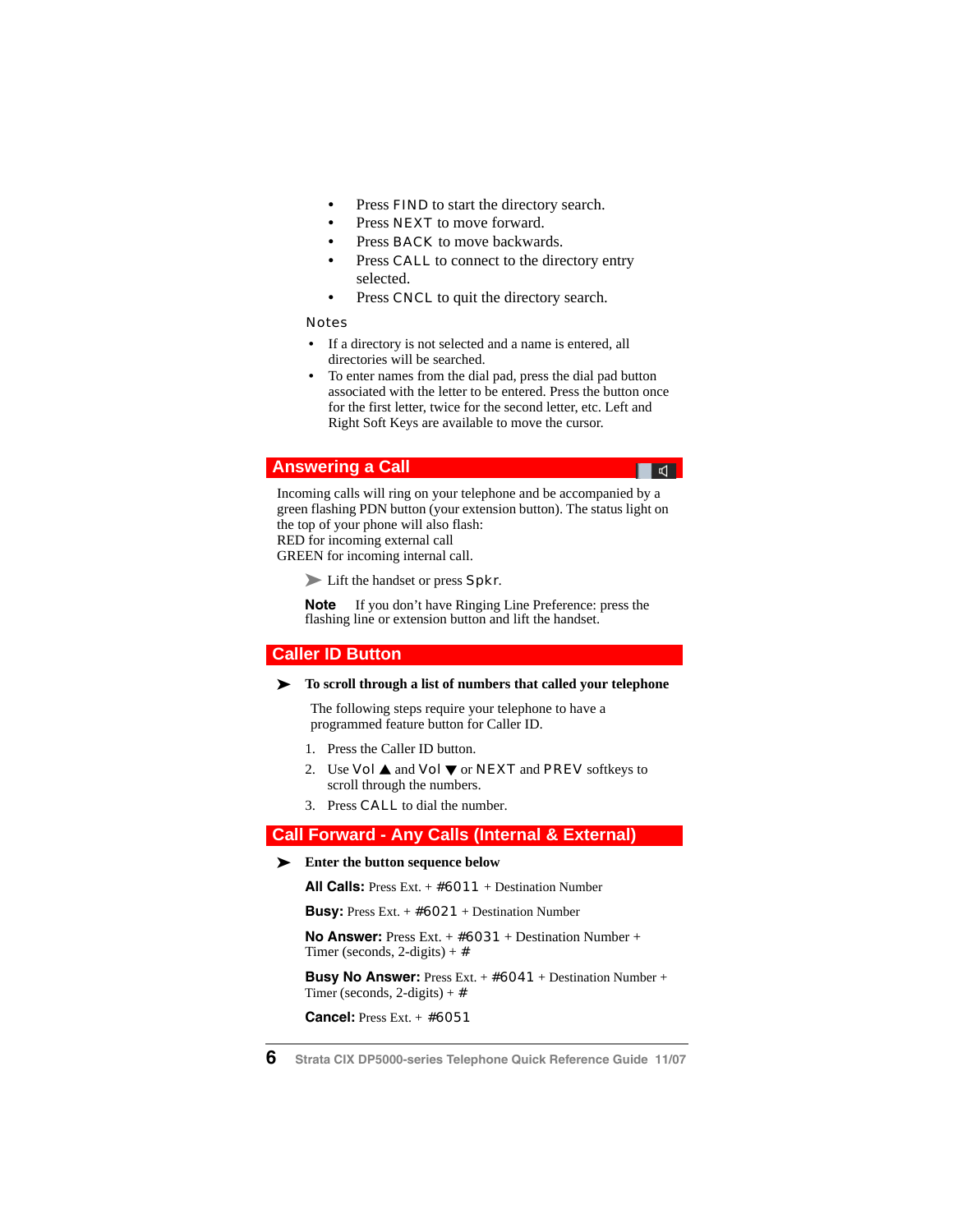### **Call Park Orbits**

#### $\blacktriangleright$  To park a call

- 1. While on a call, press **Call Park**.
- 2. Specify the Park Orbit using one of the following:
	- **•** Press \* and the system automatically selects a General Park Orbit between 7000~7019. The chosen orbit appears on the LCD.
	- **•** Enter a valid extension.
	- Press # and the system automatically selects your extension as the orbit.
- 3. Hang up. If the parked call is not retrieved, the call rings back to your phone.

#### $\blacktriangleright$  To retrieve a parked call

- 1. Press Call Park.
- 2. Enter the Orbit Number where the call is parked.

#### **Call Transfer**

#### ³ **Simple Transfer**

- 1. While on a call, press TRNS soft key.
- 2. Dial the extension number and the call is transferred.

#### ³ **If your telephone doesn't have a display, or if you would like to announce the call**

- 1. While on a call, press Cnf/Trn.
- 2. Dial the extension number. (Optional: Stay on the line to announce the call).
- 3. Hang Up.

**Note** During call transfer you can reconnect to the original caller by pressing your flashing extension button.

## **Conference Calls**

- 1. While on a call, press **Cnf/Trn**.
- 2. Call another station or outside line.
- 3. When the called party answers, press Cnf/Trn. All parties are conferenced.

**Note** If you receive a busy tone or if the station does not answer, press the flashing line button to return to the original call.

4. Repeat Steps 1~3 to add more lines. You can conference up to eight parties.

#### ³ **To transfer conference control**

**Note** When the person who initiates the conference (master) hangs up, control transfers to the first internal station added to the conference. If no internal stations are in the conference, the call disconnects.

- 1. Perform Steps 1 and 2 above to add the line to which you wish to transfer conference control.
- 2. Announce the call and hang up to transfer the call. This station is now the conference "master" with the ability to add or delete parties.

 $Cnt/Trn$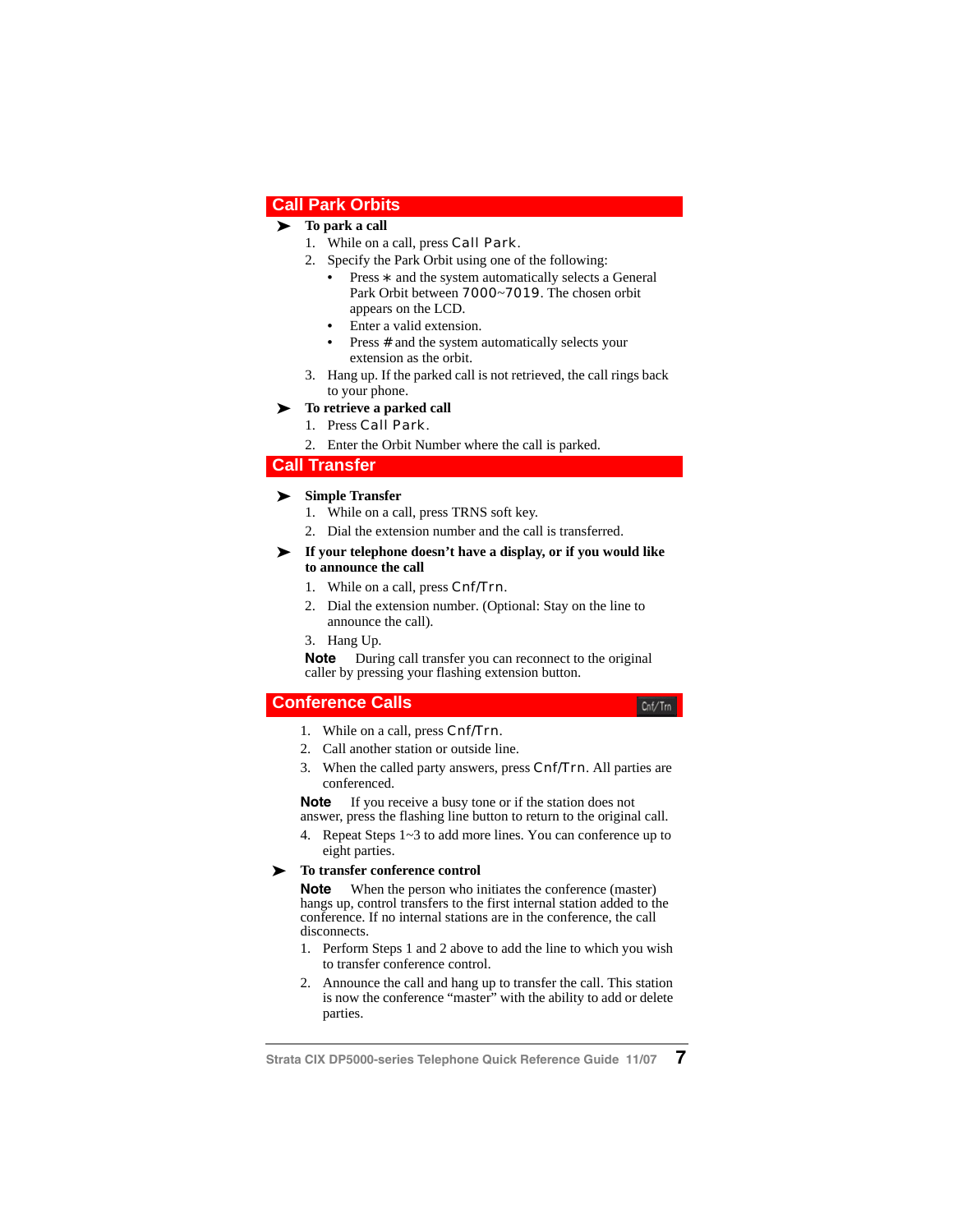#### ³ **To hold a conference call**

If you are the "master" conference controller, press **Hold** once (or twice for Executive Hold) to place the conference call on hold.

The conference continues and you can join at any time without giving up "master" abilities. Music-on-hold is suppressed in this mode.

#### ³ **To conference two outside Lines**

- 1. While talking on an outside call, press Cnf/Trn.
- 2. Access an outside line.
- 3. After the party answers, press **Cnf/Trn** twice and hang up.

**Note** If you receive a busy tone or if the station does not answer, press the flashing line button to return to the original call.

### **Hold**

- 1. To place a call on Hold, press the **Hold** button.
- 2. To return to the held call, press the held line's button.

If you do not return to the held call, it rings back to your phone. If you are busy on another call, you hear two tone bursts. If the held party hangs up, the call is released.

#### $\blacktriangleright$  To place a call on Exclusive Hold

While on a call, press **Hold** twice. This places the call on Exclusive Hold; no one else will be able to access that line.

#### $\blacktriangleright$  To place a call on Automatic Hold

³ While on a call, press another extension button to receive/ originate a new call. You can switch between calls without having to press Hold.

Make sure this feature is programmed on your system; if not, existing calls will drop.

#### **Mic/Mute Button**

Mute on the DP5000-series telephones mutes not only the microphone but also the handset microphone as well. The MIC button on the telephones toggles between Mic and Mute. When Mic button is lit, handsfree communication is supported, when Mic is pressed and light is off, Mute is enabled.

- ³ During a handsfree conversation, press the Mic key, the red indicator will turn off; the microphone and handset are muted.
- **Press the Mic key again to resume hands free communication,** the red indicator will turn on.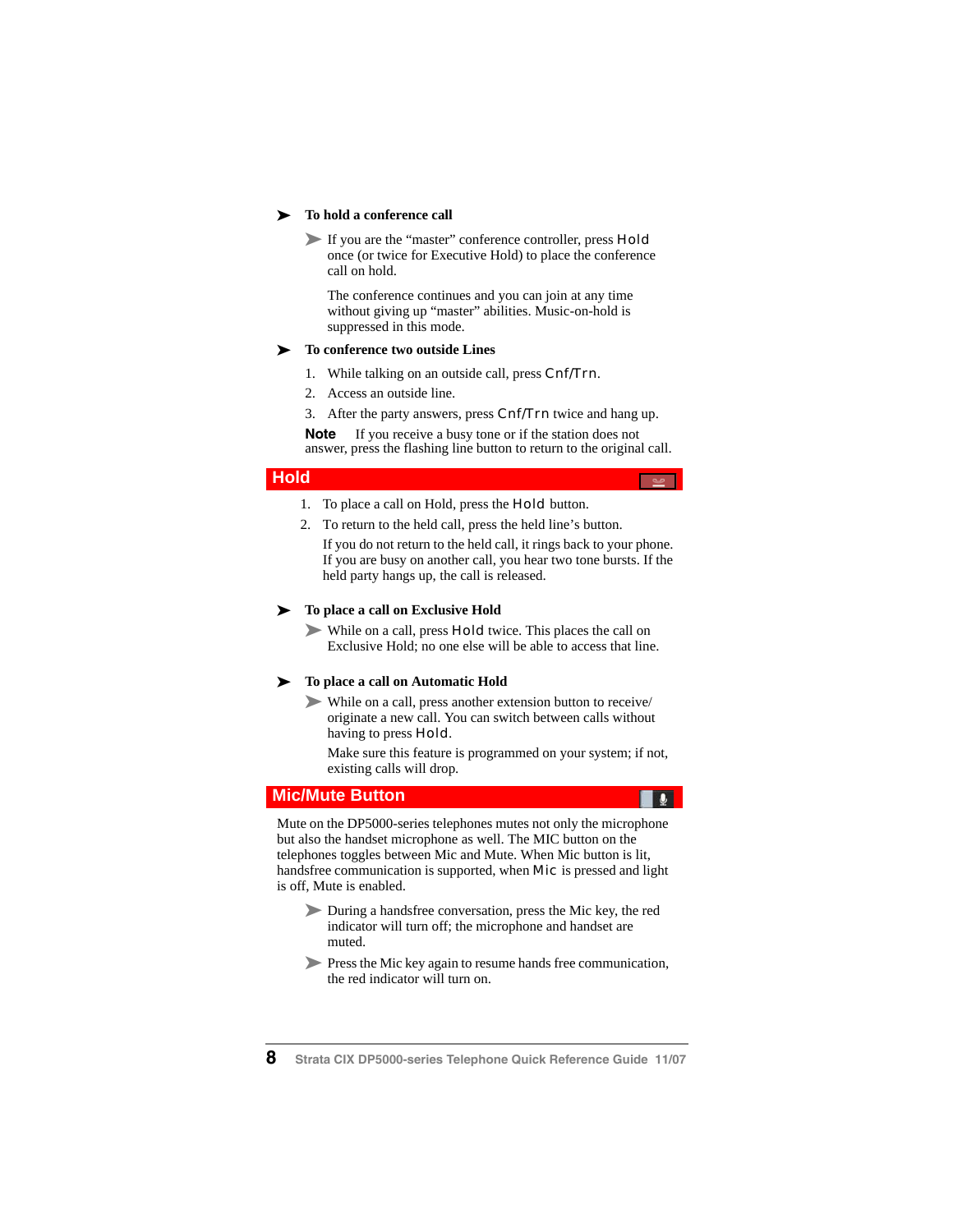#### **One Touch**

#### ³ **To store a number on the One Touch button**

- 1. Dial #9876.
- 2. Press a **One Touch** button.
- 3. Enter the number to be stored.
- 4. Press the **One Touch** button again.

**Note** One Touch buttons must be programmed on a Programmable Feature Button.

#### **Paging**

#### ³ **To make an All Call Page**

1. With the handset off-hook, press **All Call Page**. This pages all phones in the All Call Page Group, and may page external speakers (depends on programming).

Spdial

2. Make your announcement, then hang up.

#### **Speed Dial**

³ **To store a Station Speed Dial Number**

- 1. Dial #9876.
- 2. Press Spdial.
- 3. Enter a Speed Dial Code (100~199).
- 4. Enter the number to be stored (32 digits max.).
- 5. Press **Spdial** button to store the entry.
- 6. Repeat steps 2~5 to add more speed dial numbers.
- 7. To end programming session, lift and replace the handset.

#### ³ **To clear a number from a Station Speed Dial code**

Repeat the previous procedure skipping Step 4.

#### ³ **To make a call using Speed Dial**

- 1. Lift the handset. Press Spdial, then dial the Speed Dial Number.
- 2. Access a outside line (if necessary).

**Note** You may need to lift the handset and access an outside line before pressing Spdial (depending on your telephone setup).

#### CAUTION! **Do not use cleansers that contain benzene, paint thinner, alcohol or other solvents on the telephone's rubber feet. The color of the rubber may transfer to the desk or mounting surface.**